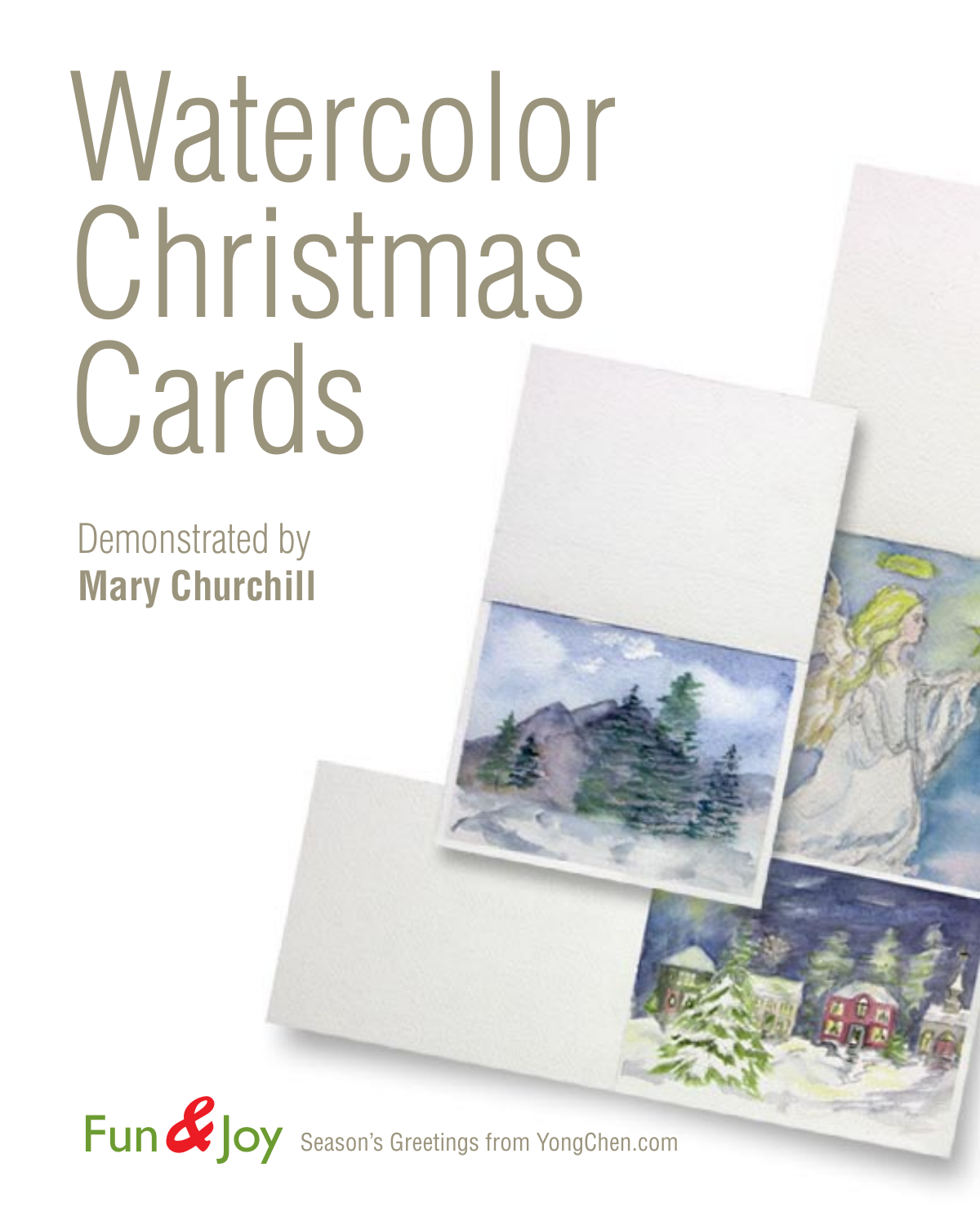

# **SUPPLIES**

Watercolor paper, cut to 4.5 x 11 inches Folded size: 4.25 x 5 inches

Watercolor paints and brushes Paper towels Pencil Optional: a hair dryer to speed up the work

The size of this card is based on the size of the envelope, which is an invitation envelope size, 24 lb. Bright White Wove (also comes in color). Available at local stationery supply stores.

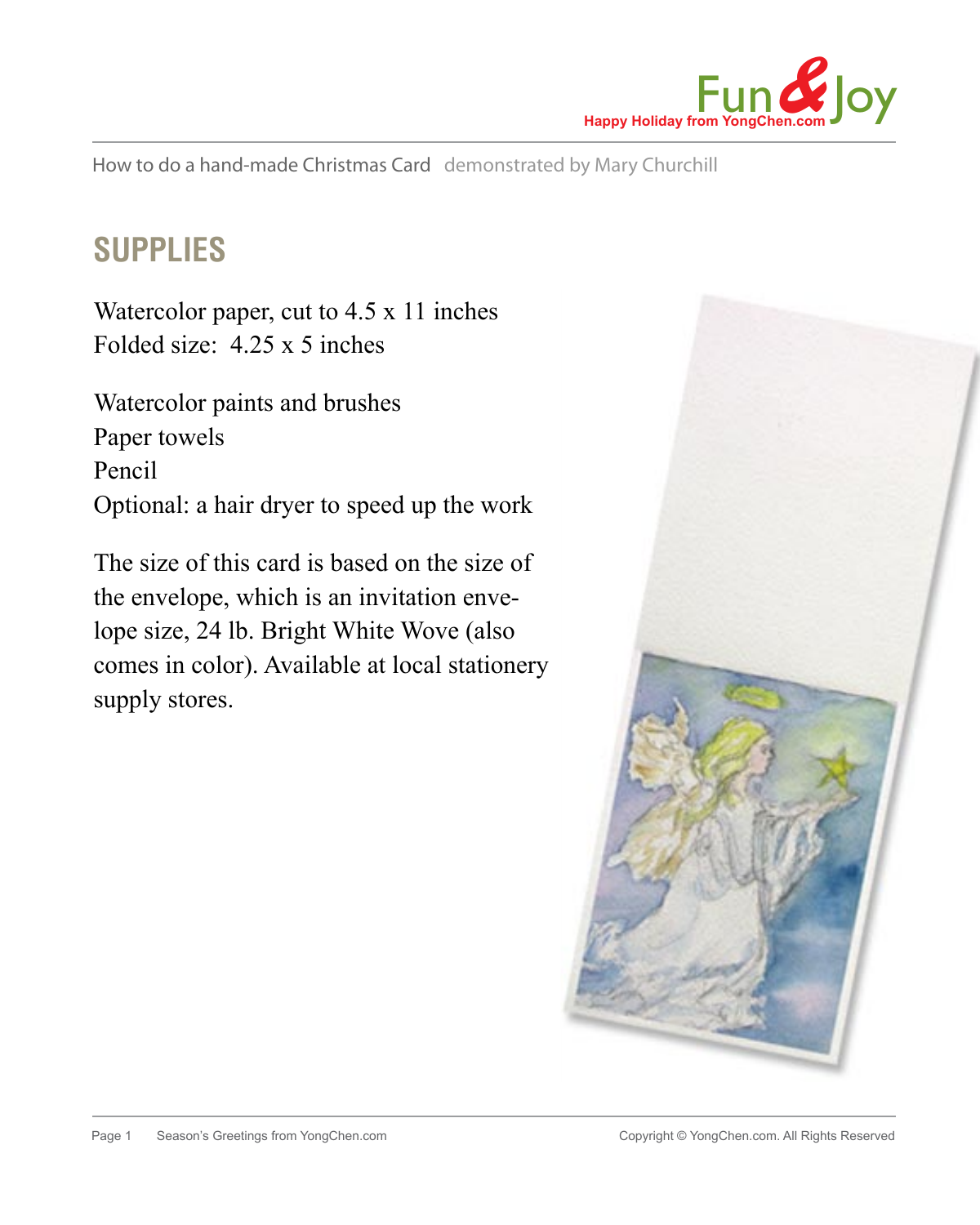

## **DRAWING**

Tape your card to a board using masking tape. Tape two sides and the bottom leaving an equal margin under the tape (1/4"). Tape across the fold leaving the same amount of margin. Leaving this white border around the image frames your painting.

Draw a preliminary sketch on your paper. Be sure to make it dark enough to be able to follow as you paint. If you are an inexperienced artist, choose a subject which is not too detailed until you are more experienced.

Be sure a have a thickly folded paper towel to wipe brushes or clean up excess water.



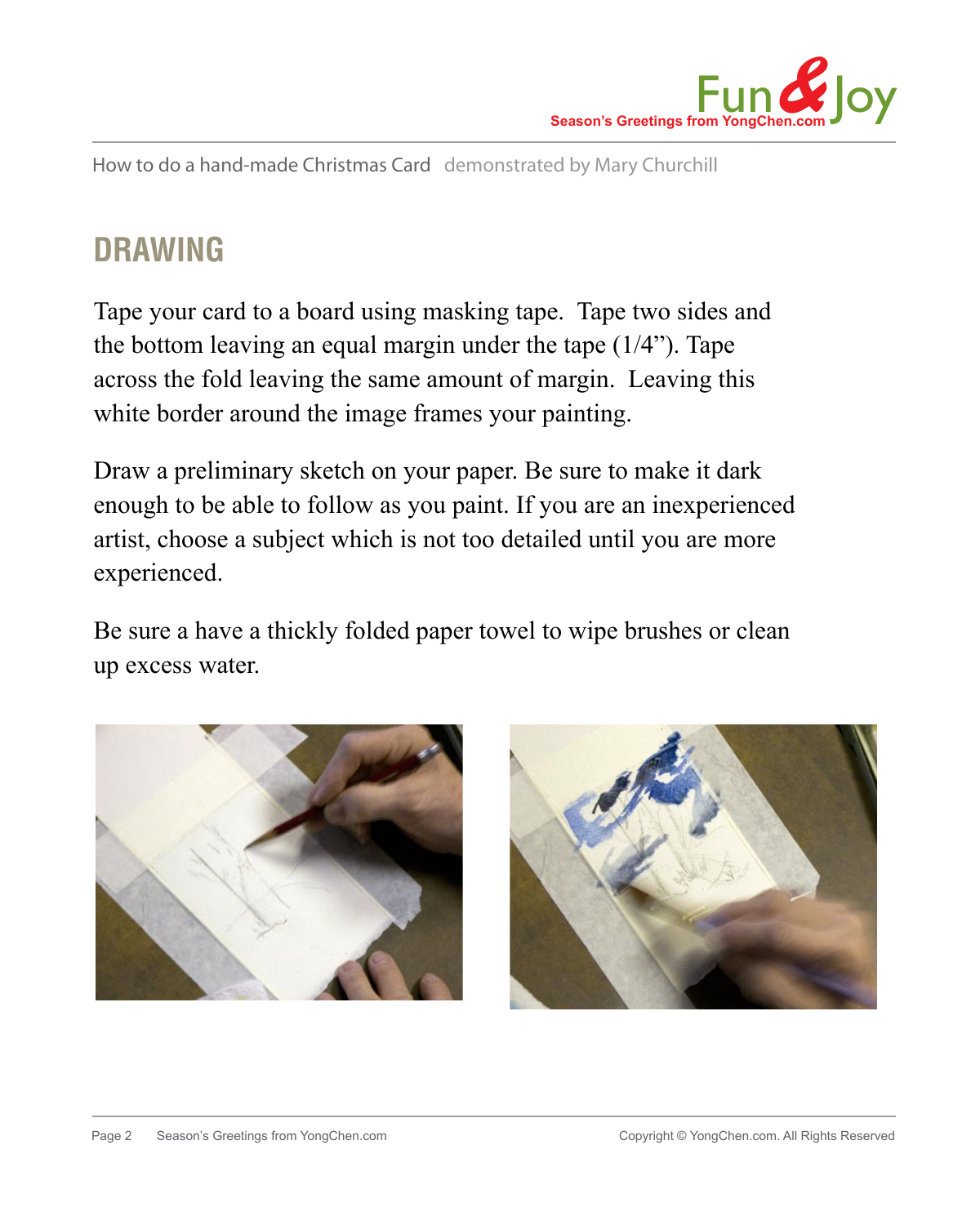

### **PAINTING**

I do not wet my card paper because it is so small and my paints are wet. I like to use flat brushes with sharp edges for this type of project. I always use quality paints, as these to have more life than children's paints.

As a rule, I keep the colors simple (red, blue and yellow) and mix to get the colors I need. However, additional colors can enhance the image. For example, "Paynes Grey" is useful for shadows where the subject is white. I use "Burnt Sienna" for wood objects or for dirt. The sky in this image is made with "Cerulean Blue" and "Cobalt Blue".

Remember, things reflect colors from and onto each other. I often load multiple colors on to my brush for a soft, blended effect.



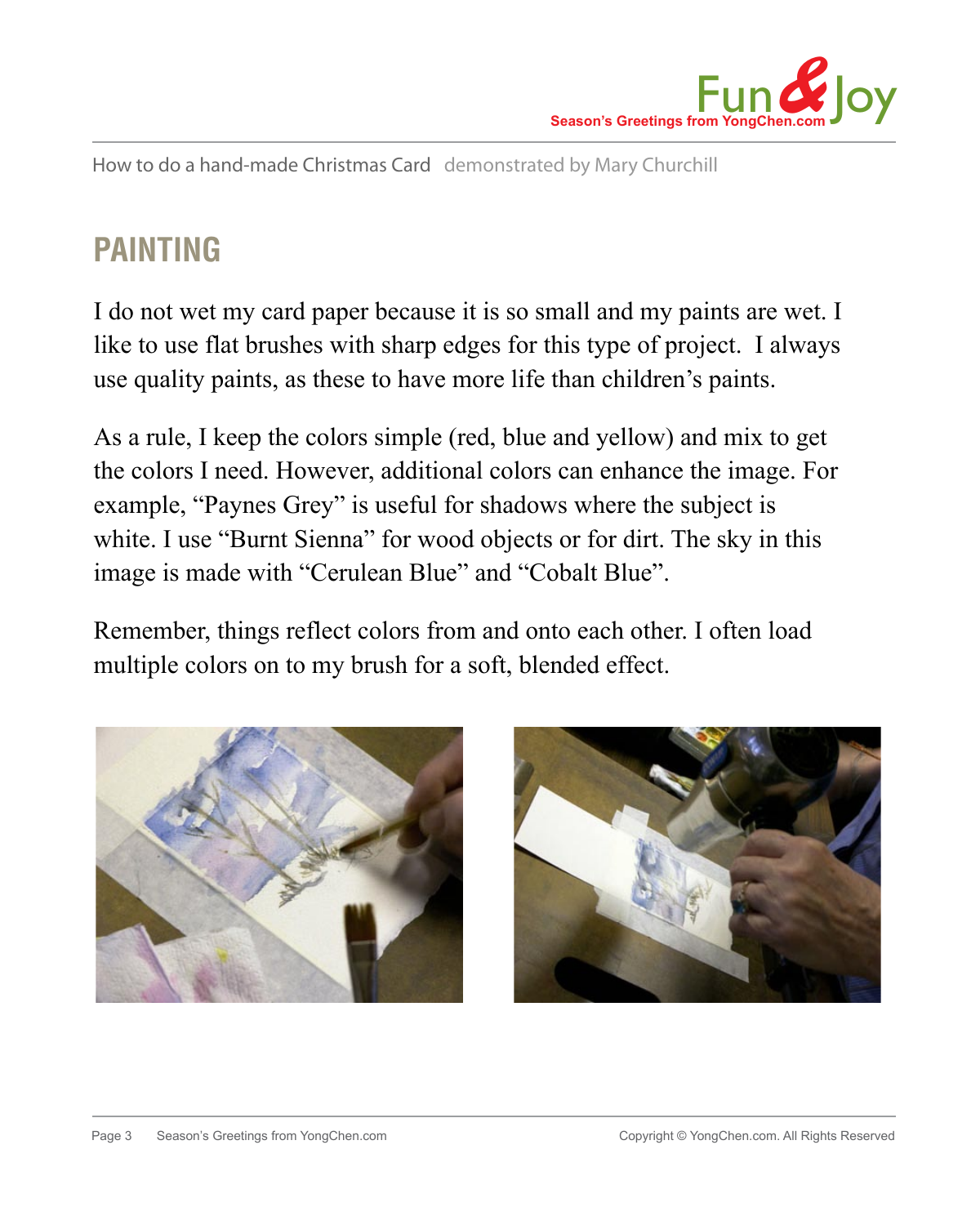

# **LAST NOTE**

At this point, you might want to write a greeting on the inside of your card.

This can be created with the sharp-edged small brushes that you painted with, calligraphy pens, or even a rubber stamp.

Plaid makes a nice lettering brush. If you prefer to use a lettering brush, we recommend Plaid brushes.

To fold your card, use a stylus or the back of your scissors and a ruler to make a score line, then fold along the line.